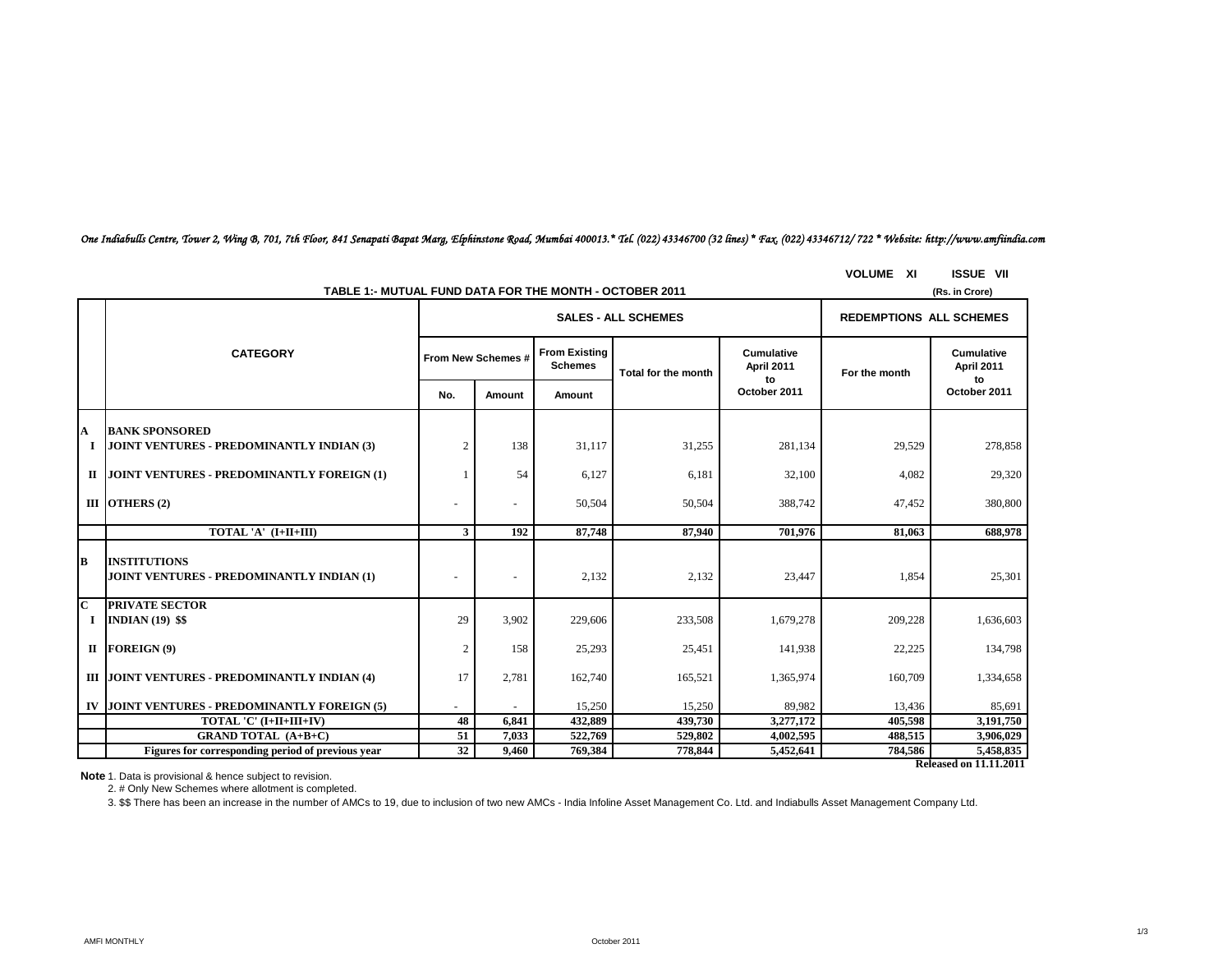# **TABLE 2:- SALES DURING THE MONTH OF OCTOBER 2011 - TYPE AND CATEGORY WISE 2.1 \*NEW SCHEMES LAUNCHED (ALLOTMENT COMPLETED)**

|                                |                      | Open End |                      | <b>Close End</b> |                          | <b>Interval Fund</b> |                      | <b>TOTAL</b> |
|--------------------------------|----------------------|----------|----------------------|------------------|--------------------------|----------------------|----------------------|--------------|
|                                | <b>No.of Schemes</b> | Amount   | <b>No.of Schemes</b> | Amount           | <b>No.of Schemes</b>     | Amount               | <b>No.of Schemes</b> | Amount       |
| <b>INCOME</b>                  |                      | 156      | 45                   | 5,677            | $\overline{\phantom{a}}$ |                      | 47                   | 5,833        |
| <b>IEQUITY</b>                 |                      |          |                      |                  |                          |                      |                      |              |
| <b>BALANCED</b>                |                      |          |                      | 11               |                          |                      |                      | 11           |
| <b>LIQUID/MONEY MARKET</b>     |                      | 1,107    |                      |                  |                          |                      |                      | 1,107        |
| <b>IGILT</b>                   |                      |          |                      |                  |                          |                      |                      |              |
| <b>IELSS - EQUITY</b>          |                      |          |                      |                  |                          |                      |                      |              |
| <b>GOLD ETF</b>                |                      |          |                      |                  |                          |                      |                      |              |
| <b>OTHER ETFS</b>              |                      | 34       |                      |                  |                          |                      |                      | 34           |
| <b>FUND OF FUNDS INVESTING</b> |                      | 48       |                      |                  |                          |                      |                      | 48           |
| <b>OVERSEAS</b>                |                      |          |                      |                  |                          |                      |                      |              |
| <b>TOTAL</b>                   |                      | 1,345    | 46                   | 5,688            |                          |                      | 51                   | 7,033        |

### **\*NEW SCHEMES LAUNCHED :**

| ישווטוושהם באשורים ושט                                      |                                                                                                                                                                                                                                                                                                                                                                                                                                                                                                                                                                                                                                                                                                                                                                                                                                                                                                                                                                                                                                                                                                                                                                                                                                     |
|-------------------------------------------------------------|-------------------------------------------------------------------------------------------------------------------------------------------------------------------------------------------------------------------------------------------------------------------------------------------------------------------------------------------------------------------------------------------------------------------------------------------------------------------------------------------------------------------------------------------------------------------------------------------------------------------------------------------------------------------------------------------------------------------------------------------------------------------------------------------------------------------------------------------------------------------------------------------------------------------------------------------------------------------------------------------------------------------------------------------------------------------------------------------------------------------------------------------------------------------------------------------------------------------------------------|
| <b>OPEN END INCOME:</b>                                     | L & T MIP - Wealth Builder Fund and Pramerica Credit Opportunities Fund.                                                                                                                                                                                                                                                                                                                                                                                                                                                                                                                                                                                                                                                                                                                                                                                                                                                                                                                                                                                                                                                                                                                                                            |
| <b>IOPEN END LIQUID :</b>                                   | <b>Indiabulls Liquid Fund</b>                                                                                                                                                                                                                                                                                                                                                                                                                                                                                                                                                                                                                                                                                                                                                                                                                                                                                                                                                                                                                                                                                                                                                                                                       |
| <b>OPEN END OTHER ETFS:</b>                                 | <b>IIFL Nifty ETF</b>                                                                                                                                                                                                                                                                                                                                                                                                                                                                                                                                                                                                                                                                                                                                                                                                                                                                                                                                                                                                                                                                                                                                                                                                               |
| <b>OPEN END FUND OF FUNDS</b><br><b>INVESTING OVERSEAS:</b> | <b>DSP BlackRock World Agriculture Fund</b>                                                                                                                                                                                                                                                                                                                                                                                                                                                                                                                                                                                                                                                                                                                                                                                                                                                                                                                                                                                                                                                                                                                                                                                         |
| <b>CLOSE END INCOME:</b>                                    | Axis Hybrid Fund - Series 3; Baroda Pioneer 367 Day FMP - Series 2; Birla Sunlife Capital Protection Oriented Fund Series 7, Birla Sunlife FTP Series DO and<br>Series DQ, Birla Sunlife Short Term FMP Series 21; BNP Paribas FTF Series 22 E; DSP BlackRock FMP - Series 14 - 12M, Series 15 - 3M, Series 16 - 12M and<br>Series 17 - 3M; DWS FTF Series 91, DWS Hybrid FTF Series 3; HDFC FMP 92D October 2011 (1) Series XIX and October 2011 (2) Series XIX, 370D October 2011<br>(1) Series XIX and October 2011 (2) Series XIX, 24M September 2011 (1) Series XIX; ICICI Prudential Capital Protection Oriented Fund Series IV - 36 Months<br>Plan. ICICI Prudential FMP Series 57 - 3 Year Plan B and Series 60 - 18 Months Plan A: IDFC FMP YS 52: Kotak FMP Series 58. Series 59. Series 60. Series 61.<br>Series 62 and Series 63; Reliance Fixed Horizon Fund XX - Series 8, Series 9, Series 14, Series 15 and Series 32; Religare FMP series IX Plan F (13 Months); SBI<br>Capital Protection Fund - Series III: Sundaram Capital Protection Oriented Fund - 3 vears - Series 6. Sundaram FTP - BK. BM. BN. BO. BQ and BR: Tata FMP<br>Series 37 Scheme B and Series 38 Scheme E: Union KBC FMP - 92 Davs - Series 1. |
| <b>CLOSE END BALANCED:</b>                                  | <b>Tata SIP Fund Scheme 3</b>                                                                                                                                                                                                                                                                                                                                                                                                                                                                                                                                                                                                                                                                                                                                                                                                                                                                                                                                                                                                                                                                                                                                                                                                       |

### **2.2 EXISTING SCHEMES**

|                                                    | Open End             |         | <b>Close End</b>     |                | <b>Interval Fund</b>     |                          |                      | <b>TOTAL</b> |  |
|----------------------------------------------------|----------------------|---------|----------------------|----------------|--------------------------|--------------------------|----------------------|--------------|--|
|                                                    | <b>No.of Schemes</b> | Amount  | <b>No.of Schemes</b> | Amount         | <b>No.of Schemes</b>     | Amount                   | <b>No.of Schemes</b> | Amount       |  |
| <b>INCOME</b>                                      | 216                  | 46,207  | 350                  | 738            | 33                       | 615                      | 599                  | 47,560       |  |
| <b>IEQUITY</b>                                     | 299                  | 3,591   | 6                    |                | $\overline{\phantom{0}}$ | $\overline{\phantom{a}}$ | 305                  | 3,591        |  |
| <b>BALANCED</b>                                    | 30                   | 371     | -                    | ۰              | $\overline{\phantom{0}}$ |                          | 30 <sub>l</sub>      | 371          |  |
| <b>LIQUID/MONEY MARKET</b>                         | 54                   | 470,417 |                      | $\overline{a}$ | $\overline{\phantom{0}}$ |                          | 54                   | 470,417      |  |
| <b>IGILT</b>                                       | 38                   | 52      |                      | ۰              | -                        |                          | 38                   | 52           |  |
| <b>IELSS - EQUITY</b>                              | 35                   | 143     | 12                   | -              | -                        |                          | 47                   | 143          |  |
| <b>IGOLD ETF</b>                                   |                      | 536     |                      | -              |                          |                          | 11                   | 536          |  |
| <b>OTHER ETFS</b>                                  | 20                   | 66      |                      | ۰              | -                        |                          | 20                   | 66           |  |
| <b>IFUND OF FUNDS INVESTING</b><br><b>OVERSEAS</b> | 18                   | 33      | -                    | $\overline{a}$ | $\overline{\phantom{a}}$ | $\overline{\phantom{a}}$ | 18                   | 33           |  |
| <b>TOTAL</b>                                       | 721                  | 521,416 | 368                  | 738            | 33                       | 615                      | 1122                 | 522,769      |  |

Notes:The change in number of existing schemes is because of the maturity and reclassification of some of the existing schemes.

^ Amount mobilised by new plans launched under existing scheme.

## **2.3 TOTAL OF ALL SCHEMES**

|                                                   | Open End             |         | <b>TOTAL</b><br><b>Close End</b><br><b>Interval Fund</b> |                          |                      |        |                      |         |
|---------------------------------------------------|----------------------|---------|----------------------------------------------------------|--------------------------|----------------------|--------|----------------------|---------|
|                                                   | <b>No.of Schemes</b> | Amount  | <b>No.of Schemes</b>                                     | Amount                   | <b>No.of Schemes</b> | Amount | <b>No.of Schemes</b> | Amount  |
| <b>INCOME</b>                                     | 218                  | 46,363  | 395                                                      | 6.415                    | 33                   | 615    | 646                  | 53,393  |
| <b>IEQUITY</b>                                    | 299                  | 3,591   |                                                          |                          |                      |        | 305                  | 3,591   |
| <b>BALANCED</b>                                   | 30                   | 371     |                                                          | 11                       |                      |        | 31                   | 382     |
| <b>LIQUID/MONEY MARKET</b>                        | 55                   | 471,524 |                                                          | $\overline{\phantom{a}}$ |                      |        | 55                   | 471,524 |
| <b>GILT</b>                                       | 38                   | 52      |                                                          | $\overline{\phantom{a}}$ |                      |        | 38                   | 52      |
| <b>IELSS - EQUITY</b>                             | 35                   | 143     | 12                                                       | $\overline{\phantom{a}}$ |                      |        | 47                   | 143     |
| <b>IGOLD ETF</b>                                  |                      | 536     |                                                          | -                        |                      |        |                      | 536     |
| <b>OTHER ETFS</b>                                 | 21                   | 100     |                                                          |                          |                      |        | 21                   | 100     |
| <b>FUND OF FUNDS INVESTING</b><br><b>OVERSEAS</b> | 19                   | 81      |                                                          | $\overline{\phantom{a}}$ |                      |        | 19                   | 81      |
| <b>TOTAL</b>                                      | 726                  | 522.761 | 414                                                      | 6.426                    | 33                   | 615    | 1,173                | 529,802 |